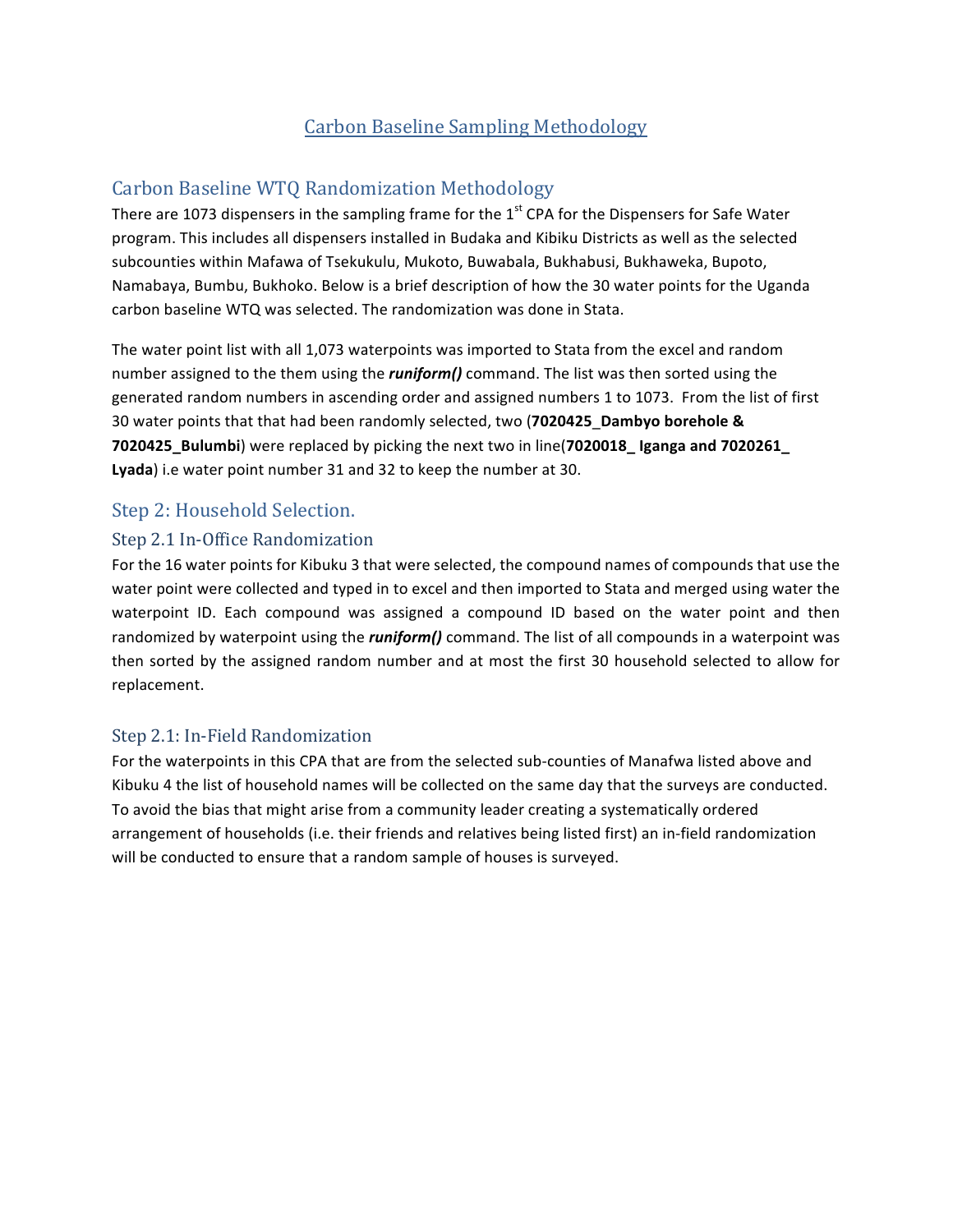|      | А                                                                        | B                   |                           | E          |                  |
|------|--------------------------------------------------------------------------|---------------------|---------------------------|------------|------------------|
| 1.   | Random Order 30 waterpoint name order id household name respondent found |                     |                           |            | sample_collected |
| 2    |                                                                          | 27 Kajiado          | 1 Konyango Singa          |            |                  |
| з    |                                                                          | 21 Kajiado          | 2 Kotieno Odhiambo/Kosolo |            |                  |
| 4    |                                                                          | 4 Kajiado           | 3 Kanyagem                | <b>YES</b> | YES              |
| 5    |                                                                          | 8 Kajiado           | 4 Kawaya/Nyamasiro NO     |            | NΟ               |
| 6    |                                                                          | 10 Kajiado          | 5 Kanyamagoya             |            |                  |
|      |                                                                          | 25 Kajiado          | 6 Raphael Juma            |            |                  |
| 8    |                                                                          | 14 Kajiado          | 7 Rose Oluoch Lelo        |            |                  |
| 9    |                                                                          | 28 Kajiado          | 8 Domnic Owino            | <b>YES</b> | NO               |
| 10   |                                                                          | 12 Kajiado          | 9 Frida Adongo            |            |                  |
| 11   |                                                                          | 26 Kajiado          | 10 Maurine Atieno         |            |                  |
| 12   |                                                                          | 3 Kajiado           | 11 Monica Achieng'        |            |                  |
| 13   |                                                                          | 13 Kajiado          | 12 Caroline Atieno        | YES        | YES              |
| $-1$ |                                                                          | بمالد بموقفه فالحوج |                           |            |                  |

- $\triangleright$  An infield randomization follows the following steps:
	- $\circ$  First a random order is generated in excel that can accommodate either 10, 30, 50, or 80 households. The need for multiple lists comes from the fact that in a water point with only 9 households, it would be difficult to follow a randomly ordered set of 80 numbers. An example of a randomly ordered list of numbers for 30 households in Column A of the above image
	- $\circ$  The enumerator will write out the waterpoint name (always the same) and each household name as it is provided by the community leader. These names will be next to an "order id" which is how you can pull out the households to survey
	- o The enumerator should start with the first number on the "Random\_Order" list. In this case that would be the household with "Order id" = "27". Since there are not 27 households, that number should be skipped. In the example above I have highlighted in Pink every number that must be skipped. You will note that it is every number greater than 12 (since there are only 12 households at this waterpoint).
	- $\circ$  Moving down the "Random Order" list, start with the first number for which there is a household. In this case that is the number "4". Go to the Household with the "order Id" equal to 4 (in this case Kawaya/Nayamsiro)
	- $\circ$  Indicate whether a respondent was found at that household (in this case you can see that the answer is "NO"
	- $\circ$  Continue on down the list of "Random\_Order" until the next number that has a corresponding household (in this case it is Household 8, Dominic Owino)
	- $\circ$  Visit that house, record whether the respondent was found, and whether or not a sample was collected
	- $\circ$  Continue in this fashion until:
		- All households have been visited
		- Or the day is over
		- Or you have collected the requested number of household visits (usually 8-10)